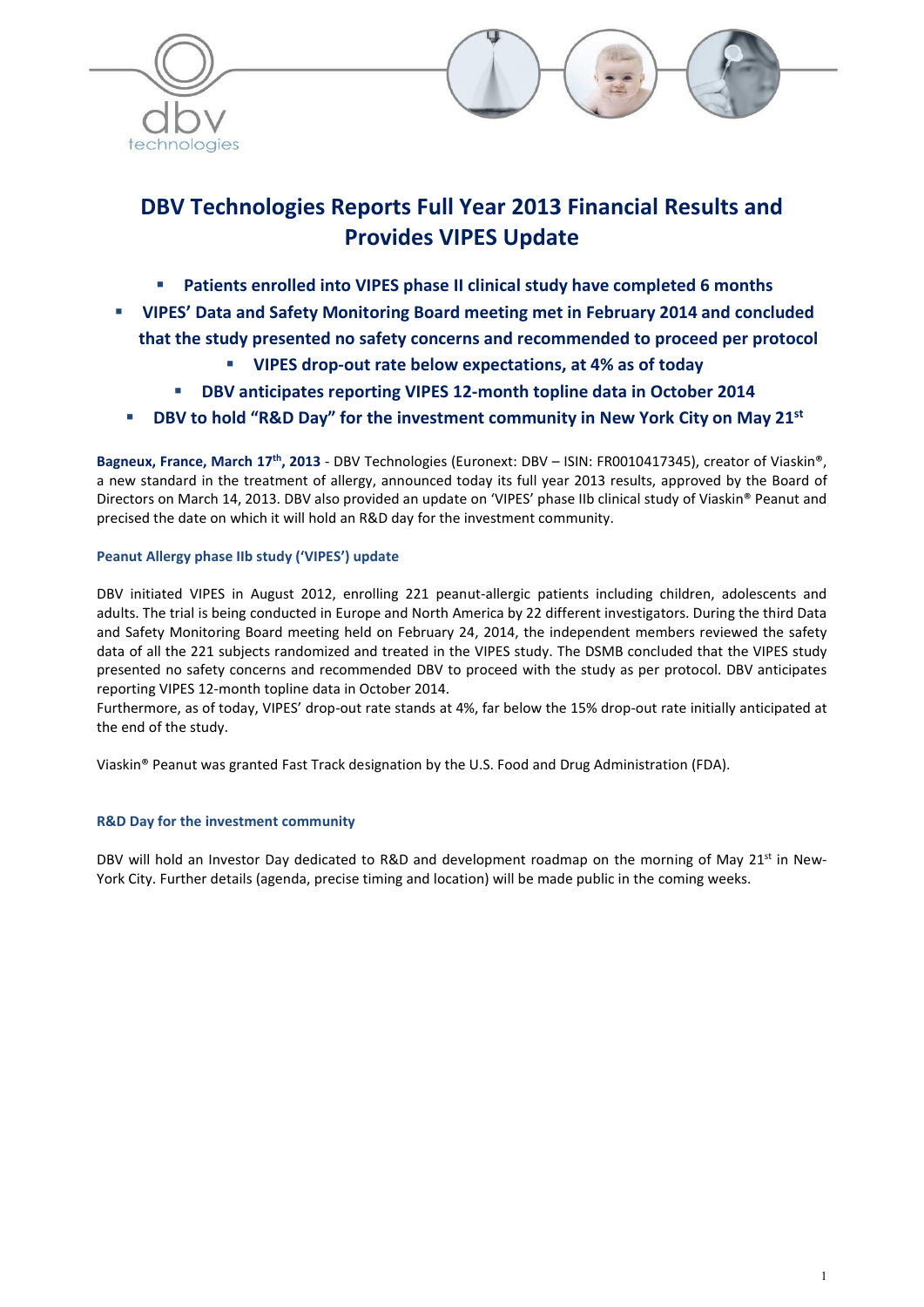



## Full year 2013 results

### Summary financial information (IFRS - reviewed by statutory auditors)

| In million euros                        | 2013    | 2012    |
|-----------------------------------------|---------|---------|
| Total revenues                          | 3.83    | 2.78    |
| R&D expenses                            | (17.37) | (11.58) |
| G&A expenses                            | (6.31)  | (4.62)  |
| <b>Operating result</b>                 | (19.95) | (13.50) |
| Net result                              | (19.31) | (13.01) |
| EPS (in $\epsilon$ per share)           | (1.42)  | (1.06)  |
| Net cash flow from operating activities | (13.25) | (10.43) |
| <b>Net cash flow</b>                    | 1.57    | 26.30   |
| <b>Cash position</b>                    | 39.40   | 37.83   |

The Company's total revenues amounted to €3,826,313 and €2,776,588 in 2013 and 2012 respectively. These revenues were primarily generated by Research Tax Credits, and to a lesser extent, by sales of *Diallertest®*, as well as by subsidies received within the framework of research projects conducted by the Company. Sales of Diallertest® were slightly up over the period, to €181,800 in 2013 compared with €174,360 a year earlier, the overall demand remaining stable year-on-year.

Research and Development expenses increased sensibly by 50% to reach €17,366,538 compared with €11,579,340 a year earlier. This increase reflects primarily the conduct of the Phase IIb study ('VIPES') which aims to demonstrate Viaskin® Peanut's efficacy on 220 children, adolescents and adults, and was initiated during the summer of 2012. Moreover, the Company reinforced its research and development teams in 2013, in order to conduct the increasing number of development programmes. Social contributions and non-cash IFRS2 impacts on share-based compensations have also led to significantly increase R&D expenses in 2013.

General & Administrative expenses ('G&A') include mainly management and administrative personnel costs, structural costs related to the headquarters, and external expenses such as audit, attorney and consultant fees. In 2013, G&A expenses reached €6,309,750 compared with €4,618,627 a year earlier. This strong 37% increase is mainly explained by social contributions and non-cash IFRS2 impacts on share-based compensations, as well as a reinforcement of both management and administrative teams.

The net loss in 2013 amounted to €(19,306,416) compared with €(13,012,000) in 2012. The loss per share issued (based on the weighted average number of shares outstanding over the period) amounted to €(1.42) and €(1.06) for 2013 and 2012 respectively.

Net cash flow from operational activities in 2013 and 2012 stood respectively at €(13,253,215) and €(10,432,549), essentially linked to increased R&D efforts and social contributions on share-based payments.

Net cash flow from financing activities reached €16,235,770 in 2013 against €37,098,822 a year earlier following the cash receipt of €15.2 million consecutive to the capital increase completed in November 2013.

DBV Technologies will announce its first quarter topline and cash position on April 15, 2014.